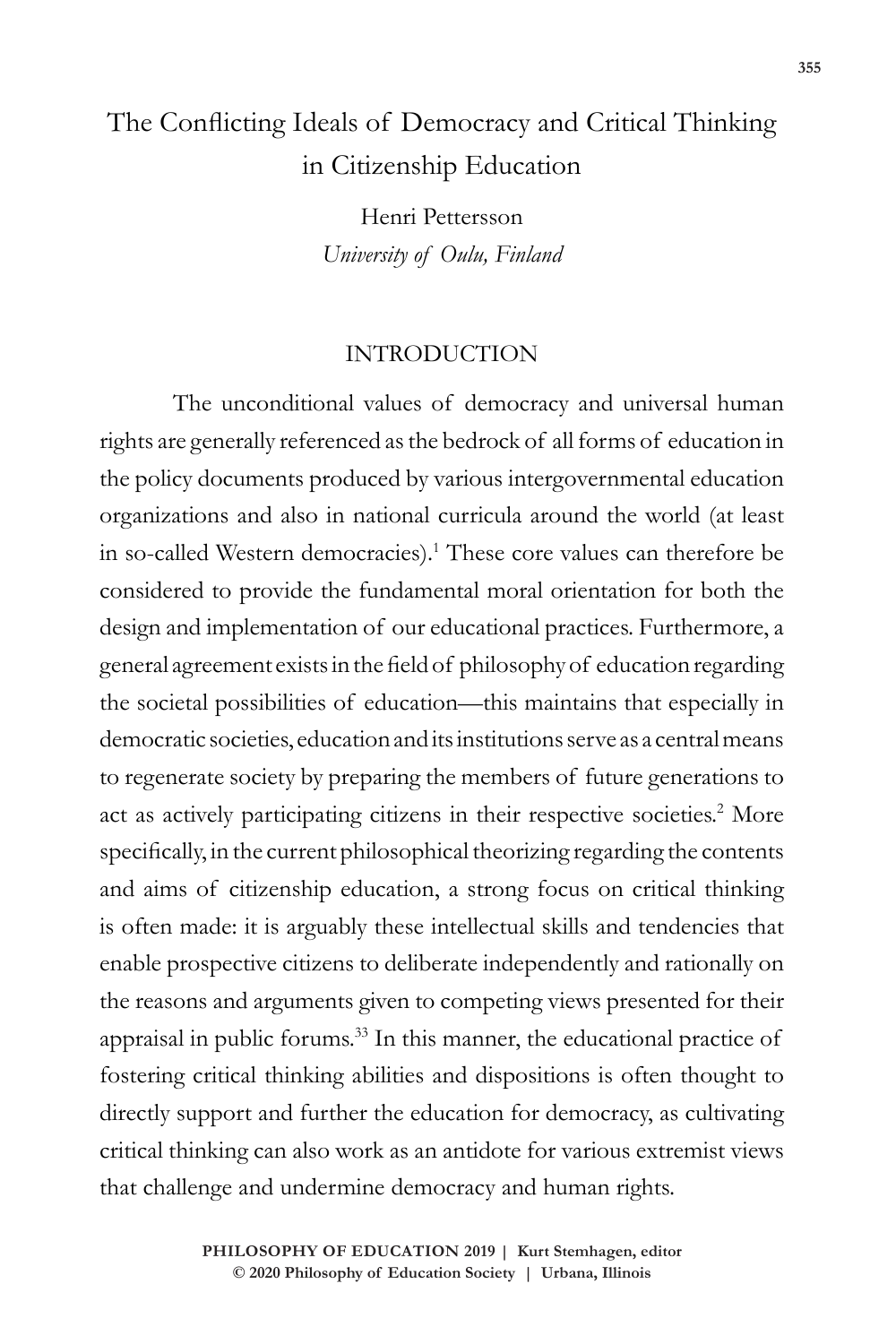The values of democracy and human rights, together with the educational goal of fostering critical thinking, therefore seem to provide the overarching aims of citizenship education. However, these two ideals involve potential tensions in the instances when they pull in opposite directions. In short, teaching that aims to further the growth of critical thinking skills and tendencies can conceivably come to incorporate also non- and anti-democratic topics and themes, thereby challenging the status of our deeply held values of democracy and equality. On this basis, it is reasonable to ask whether these controversial topics should really be given a place in education, which seeks to nurture democratic behavior and appreciation of human rights. This conflict is not merely of academic interest, as there have been several actual cases in which these two ideals have come at odds, resulting in heated public discussions on the correct prioritization of our educational aims. In this article, I use certain contents of philosophy teaching, which have generated debates both in the global and national contexts (notably in Finland, for instance), as my illustrative example. The impetus for these debates has come from certain acts of violence in which the perpetrators have attempted to give ideological rationalizations for their actions, and these rationalizations have namechecked certain mainstays of philosophy education, such as Plato and Nietzsche.

My conclusions are twofold. First, in the conflicts between democracy and critical thinking, we should prioritize the latter as our primary educational goal, and in its name, we can and should therefore discuss also those controversial themes and topics that challenge democracy, human rights, and tolerance (to violate this would amount to an even greater violation against the ethos of democracy). At the same time, the second part of my conclusion indicates that we must re-think certain commonly held assumptions in critical thinking theory about the connection between critical thinking and democracy.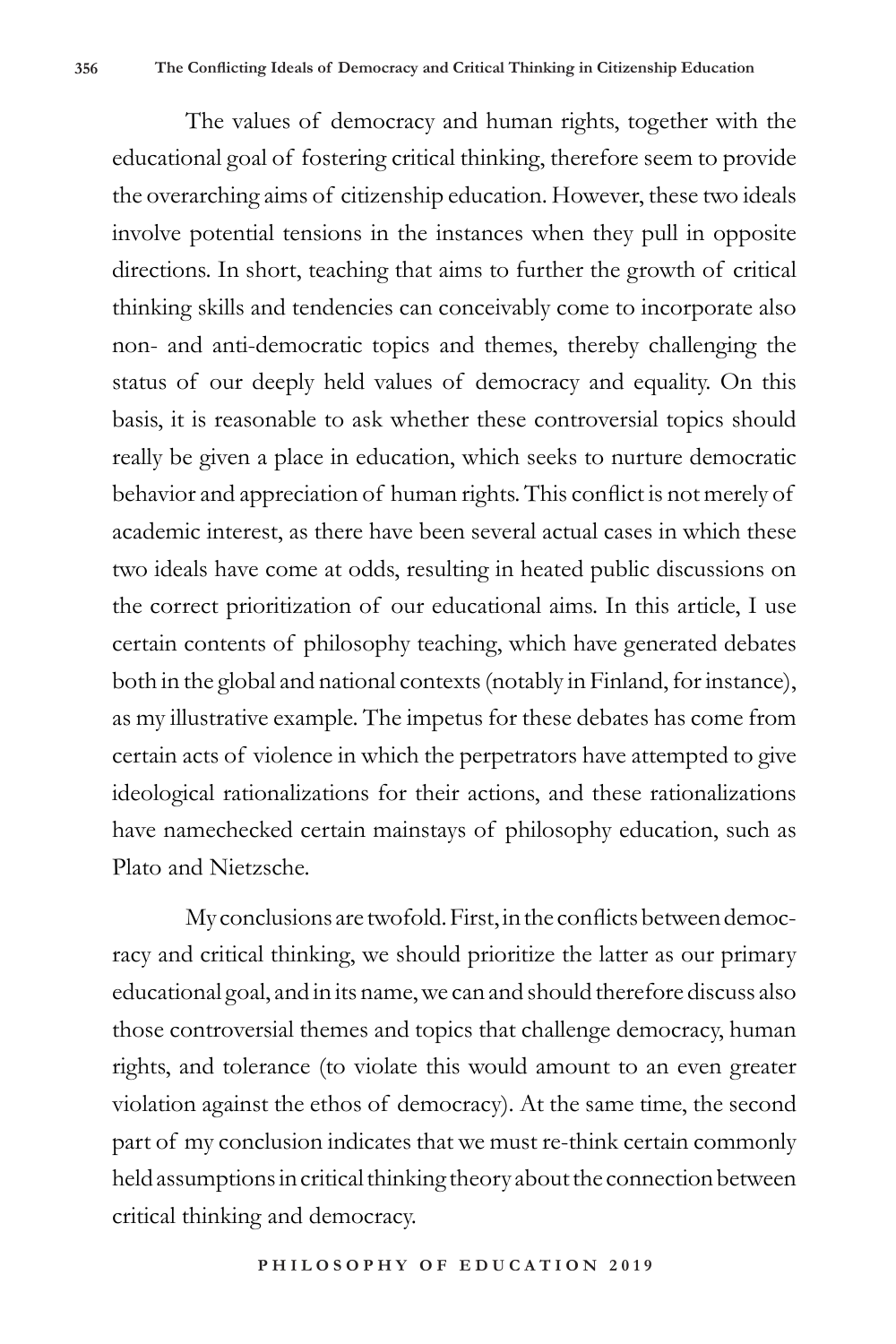## TEACHING FOR DEMOCRACY AND CRITICAL THINK-ING AS AN EDUCATIONAL IDEAL

Of the various intergovernmental agencies with an interest in educational matters, the United Nations Educational, Scientific, and Cultural Organization (UNESCO), in particular, has throughout its entire lifespan from 1945 onwards, promoted the importance of democracy, human rights, and tolerance as the fundamental moral bedrock of all education around the world. It is good to bear in mind here that the vast majority of UNESCO's 195 member states still have relatively young and developing relationships with the democratic political system. These core values are accordingly echoed in various national curricula, especially those in so-called Western democracies.4 For example, the *Finnish National Core Curriculum for General Upper Secondary Schools* establishes the underlying values of education in the following words:

> The education is based on respect for life and human rights as well as inviolability of human dignity. During his or her years in upper secondary school, the student forms a structured conception of the values underlying the universal human rights and national basic rights, some key norms derived from these, and how he or she, by taking action, may promote these rights. … Upper secondary school education promotes equality and equity as well as well-being and democracy.5

I highlight the case of the Finnish school system as an illustrative example, but it should be noted that the value statements quoted here are in no way distinctive to only Finland (similar declarations can be found in other national curricula as well). The significance of democracy and human rights is often signaled in these policy documents and declarations of principles by describing them as universal and inviolable. Consequent-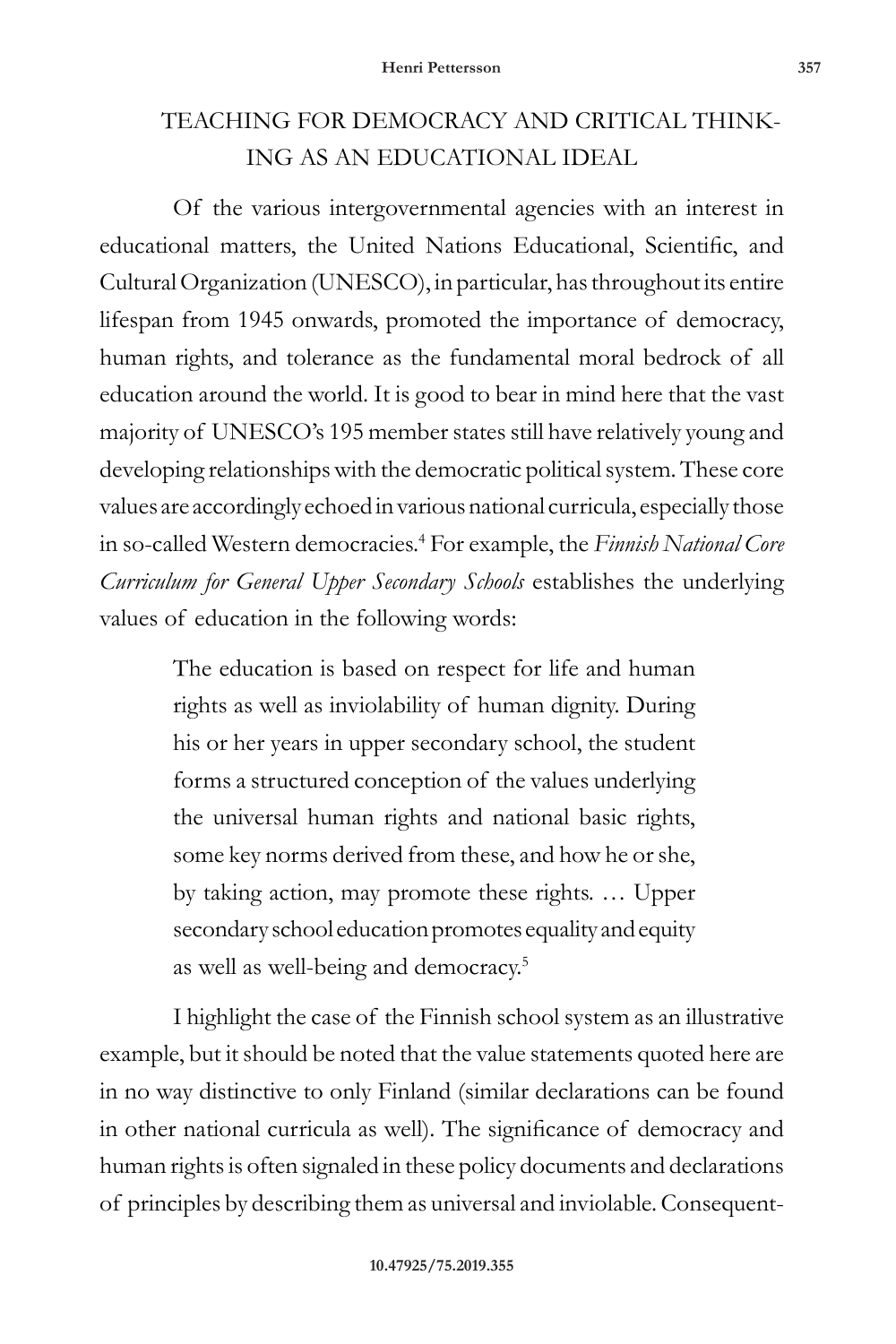ly, the impression is that these values should be regarded as our prime directives in all education, and they cannot be discounted in the name of some conflicting educational value or aim, whatever this might be.

Although the basic tenets of critical thinking are sometimes traced back to the antiquity (epitomized by the character of Socrates, as his dialectical approach to philosophizing is portrayed in Plato's dialogues), this topic has become an explicit educational ideal in the modern sense from the 20th century onwards, starting with the work of John Dewey.<sup>6</sup> Then, during the fourth quarter of the previous century, a broader critical thinking movement surfaced, and it consisted of educational theorists and philosophers who all shared the conviction that critical thinking should be placed high in our list of educational aims. On a philosophical level, the specifics of critical thinking have been elaborated and defended especially by Israel Scheffler and Harvey Siegel.<sup>7</sup> In Siegel's view, critical thinking should be regarded as the regulative ideal behind all teaching, which provides the direction for all policy making pertaining to education and its practices: if we are presented with a choice between two competing models of education, we should favor the one that better furthers the realization of critical thinking. Siegel sums his position as follows: "To regard critical thinking as a fundamental educational aim is to hold that educational activities ought to be designed and conducted in such a way that the construction and evaluation of reasons (in accordance with relevant criteria) are paramount throughout the curriculum."<sup>8</sup>

What, then, is critical thinking exactly? In basic terms, critical thinking coincides with rationality, and in epistemic situations it is what we normatively appraise as good and desirable thinking.<sup>9</sup> However, it should be regarded as an epistemic ideal that we, as actual human beings with fallible cognitive capacities, can attain more or less. In other words, at some point, there is a vaguely defined threshold, above which our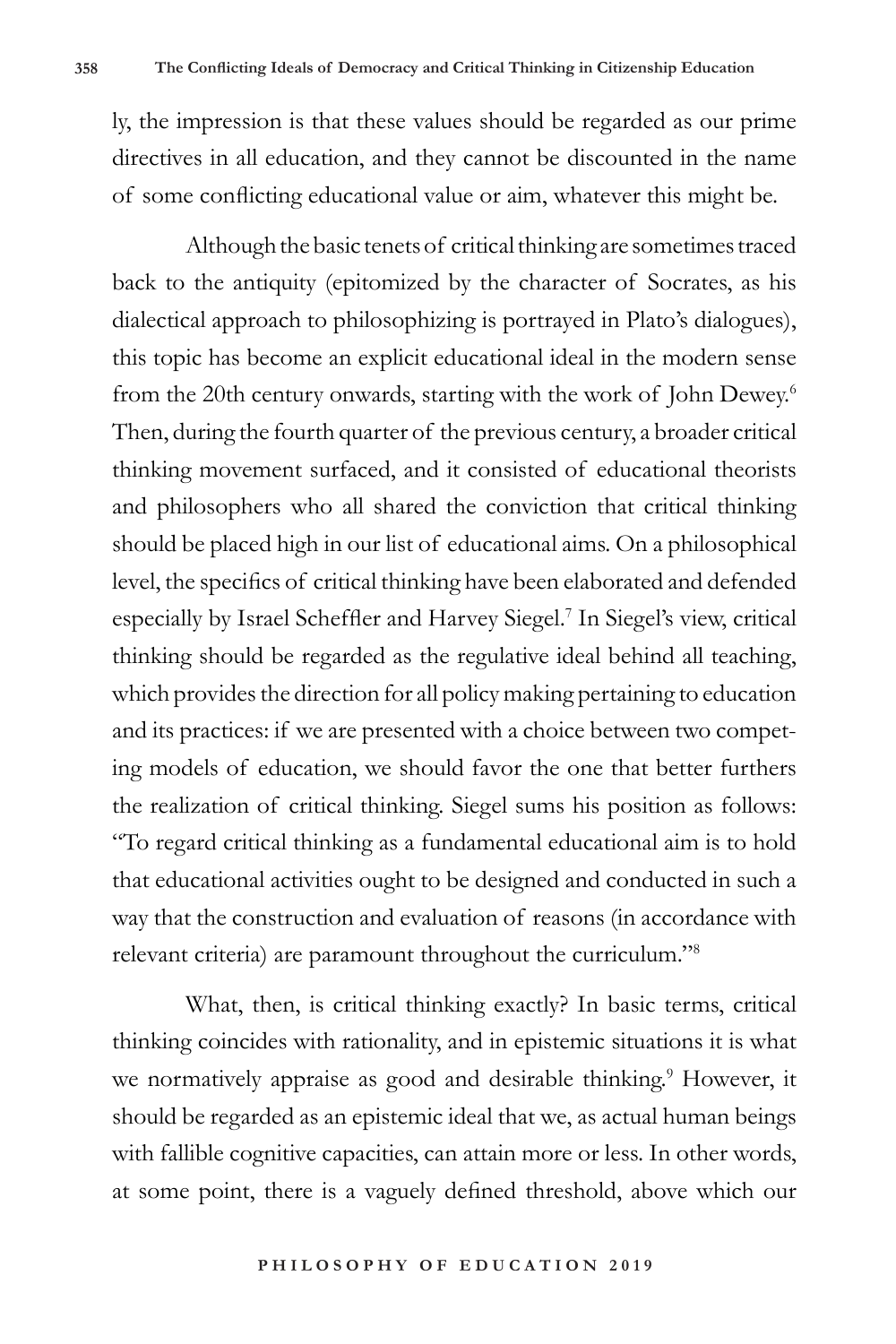#### **Henri Pettersson 359**

thinking becomes good enough to qualify as truly critical thinking—there exists no straightforward checklist of requirements against which the rationality of our performance can be measured.<sup>10</sup> And just like no person acts morally in all situations, no person thinks rationally all the time and everywhere—the greatest philosophers, too, have had their own blind spots and momentary lapses of rationality. All this is not to say that the critical thinking prowess could not be tested, as assessing students' critical thinking abilities can be carried out in several ways.<sup>11</sup>

Although philosophers have put forward several competing interpretations of critical thinking, during the past few decades, the mainstream view in the field has shifted to support an analysis that regards critical thinking as constituted by two closely interlinked and mutually supportive components.12 The first of these is *the reason assessment component*, which refers to a subject's ability to be moved by the rational force of reasons as the relevant justification for his/her beliefs, judgments, and actions. The second part is *the critical spirit component*, consisting of one's dispositions, character traits, and intellectual temperament, which move a critical thinker to actively use his/her reason assessing skills. Therefore, the former component describes the content of critical thinking, whereas the latter describes the kind of person a critical *thinker* actually is. What is important to recognize here (*pace* certain narrow conceptions of critical thinking sometimes promoted in self-help literature and websites) is that critical thinking does not mean simply applying certain core principles of formal (and informal) logic, which students could be taught to follow mechanically from case to case. It is certainly true that a critical thinker ideally does this, but the proponents of critical thinking also regard the ideal as involving, through the critical spirit component, various epistemic virtues, such as open-mindedness and respect towards our interlocutors. Consequently, from a pedagogical point of view it is often thought that critical thinking skills and tendencies are best cultivated in students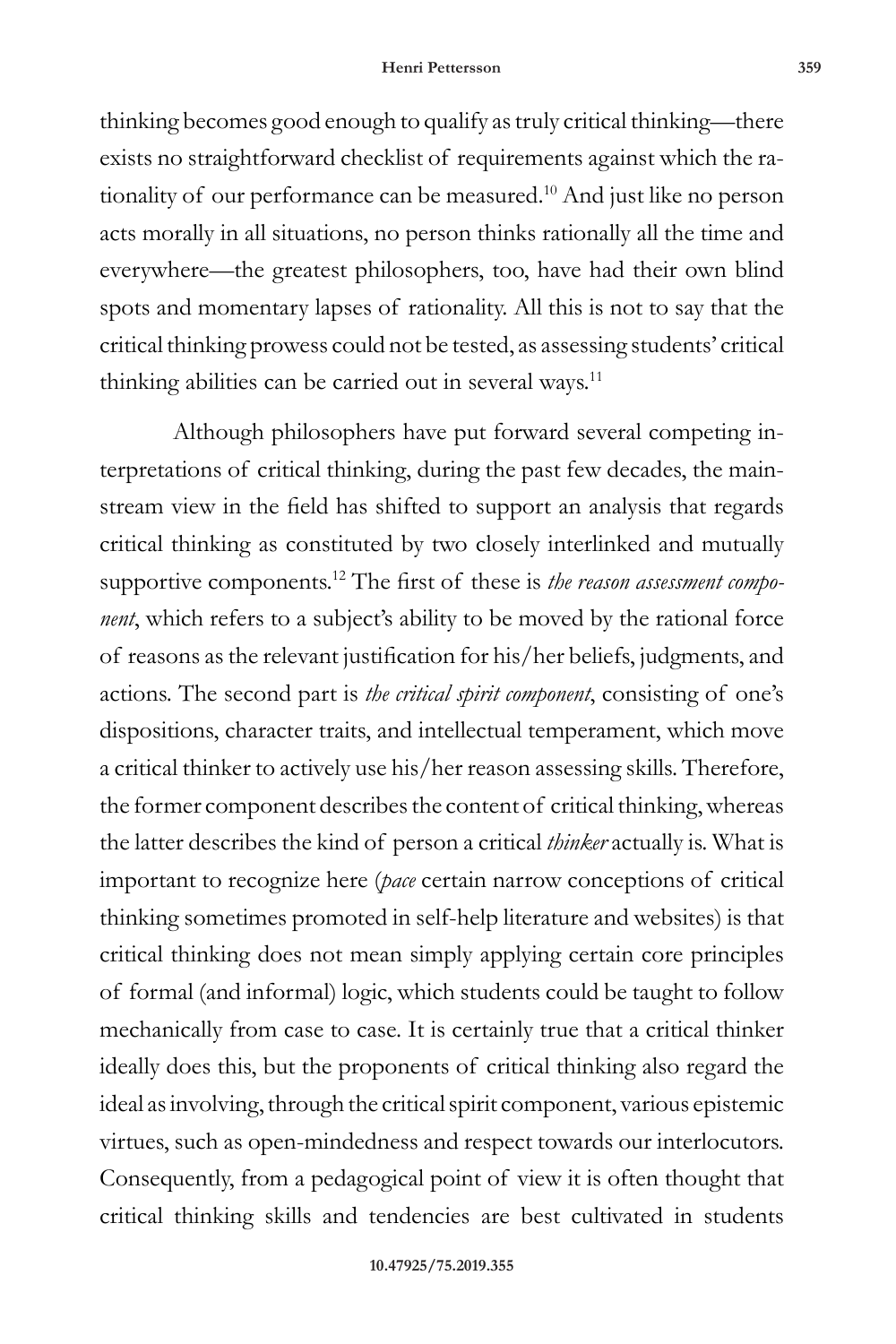through open discussions and reflective writing assignments. Through these activities, students learn to realize that holding a view requires reasons and that they are free to voice their reasoned critiques of views presented to them. An important part in the classroom is played by the teacher, who moderates the discussions and exemplifies through her own reasons-based belief-formation the practice of active critical thinking.

The ideal of critical thinking is supported by the fact that it is regarded as a central instrument in teaching students the spirit of a democratic discussion culture, in which we are supposed to choose from alternative views on the basis of which one of them is best supported by rational reasons. Ackerman and Perkins describe thinking skills as a meta-curriculum that affects all subjects in the school system.<sup>13</sup> Accordingly, critical thinking should not be taught as a separate subject in itself but rather as a repeating theme that is interwoven more or less with all school subjects. Nevertheless, certain school subjects, such as philosophy and social studies, might be expected to put more focus on critical thinking skills on the account of their nature and topical emphases. To use the case of Finland again as an example, the *Finnish National Core Curriculum for General Upper Secondary Schools* mentions critical thinking as one of its principal educational aims:

> The mission of general upper secondary education is to strengthen transversal general knowledge and ability. In upper secondary school education, general knowledge and ability consists of values, knowledge, skills, attitudes, and will, which allow individuals capable of *critical and independent thinking* to act in a responsible, compassionate, communal, and successful way.14

Besides these policy documents and national curricula, the ideal of critical thinking has also been embraced by certain prominent politicians,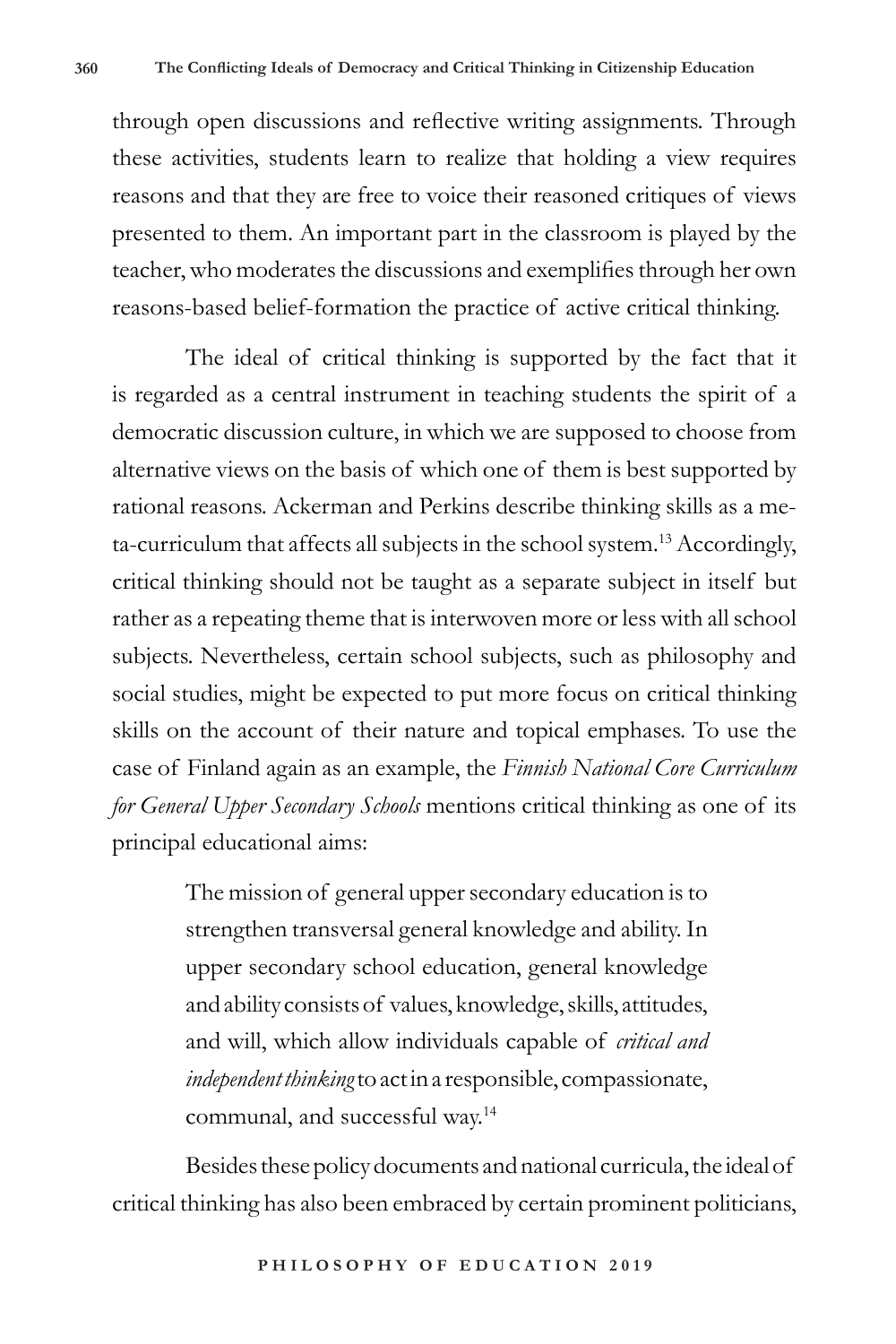such as Barack Obama and Michael D. Higgins (the current president of Ireland), as an antidote for the rise of extremist views and increasing political apathy among the youth.15

## THE CLASH BETWEEN THE EDUCATIONAL IDEALS OF DEMOCRACY AND CRITICAL THINKING

The problematic issue now is that in our pursuit of fostering critical thinking, we might also end up entertaining topics and themes that question and even blatantly undermine the values of democracy and equal human rights. This clash comes to fore perhaps more naturally in the context of certain school subjects (such as the aforementioned cases of social studies and philosophy) that deal directly with normative and political issues related to democracy and human rights. Should these incendiary topics thus be left outside of the classroom on the account that they collide with our most deep-seated moral ideals?

Although the central issue here can therefore be phrased already in purely theoretical terms as a collision between these two central educational ideals (democracy, human rights, and tolerance vs. critical thinking), these questions are not mere idle hypothetical speculation, as this conflict has come about in actual situations, too. In this article, I use the case of philosophy teaching as my illustration, as it is implemented in certain upper secondary school systems (e.g., in Finland).

In the literature on teaching critical thinking, philosophy is sometimes advertised as an effective subject through which one becomes familiar with the relevant skills of reasoning and argumentation, which are central to critical thinking.<sup>16</sup> This is done by engaging with philosophical questions and ideas, often taken from thinkers belonging to the canon of Western philosophical tradition. Alas, even the most celebrated thinkers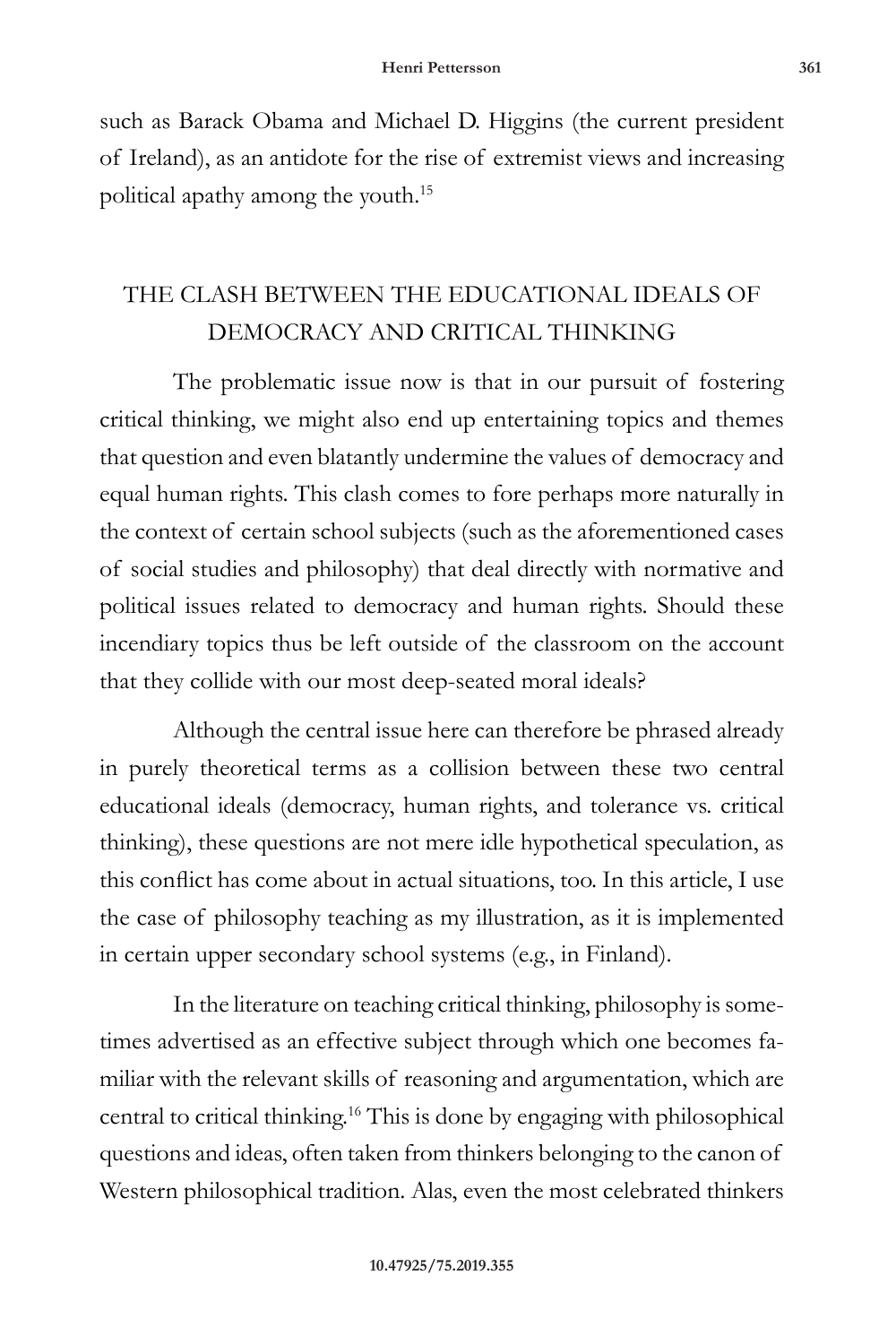in this tradition were not above unequal and prejudiced sentiments, which led them to advocate anti-democratic and illiberal views in their writings. The discussion regarding these matters has particularly focused on two philosophers: Plato and Nietzsche. The character of Plato's political utopia is decidedly non-democratic, as it casts its denizens in unequal positions in this social order, backed by philosophical reasoning and argumentation. Later commentators have even deemed Plato's societal vision as tantamount to fascism. Similarly, Nietzsche's notion of Übermensch allows racial misinterpretations, as the case of the Nazis demonstrated. Despite these aspects, both of these names are integral parts of the Western cultural tradition, and for this reason, they are usually reserved a place in introductory philosophy classes.

The topic of potential dangers of philosophy education gains more weight from the fact that the connection between such philosophical views and extremist actions has resulted in actual public discussions in several contexts. There exists a cultural script in which persons behind acts of violence have justified their killings in ideological terms, which have alluded to philosophical views, such the Platonist and Nietzschean ideas just mentioned. In the US, between 1978 and 1995, a domestic ecoterrorist sent mail bombs to unsuspecting victims; he extorted *The New York Times* and *The Washington Post* to publish his lengthy essay, in which the author attempted to give a rational defense for his radical and anti-humanistic worldview.<sup>17</sup> In the Finnish context, the public debate about the status of philosophy teaching was sparked by the Jokela 2007 school shooting, which resulted in the loss of nine lives. On the eve of his actions, the perpetrator uploaded his manifesto onto the Internet. In this document, he gave the ideological basis for his acts and expressed admiration for Plato's and Nietzsche's views. Similarly, the culprit of the 2011 Norway attacks followed the same general blueprint and wrote his own 1,500-page-long manifesto, in which he gave reasons for his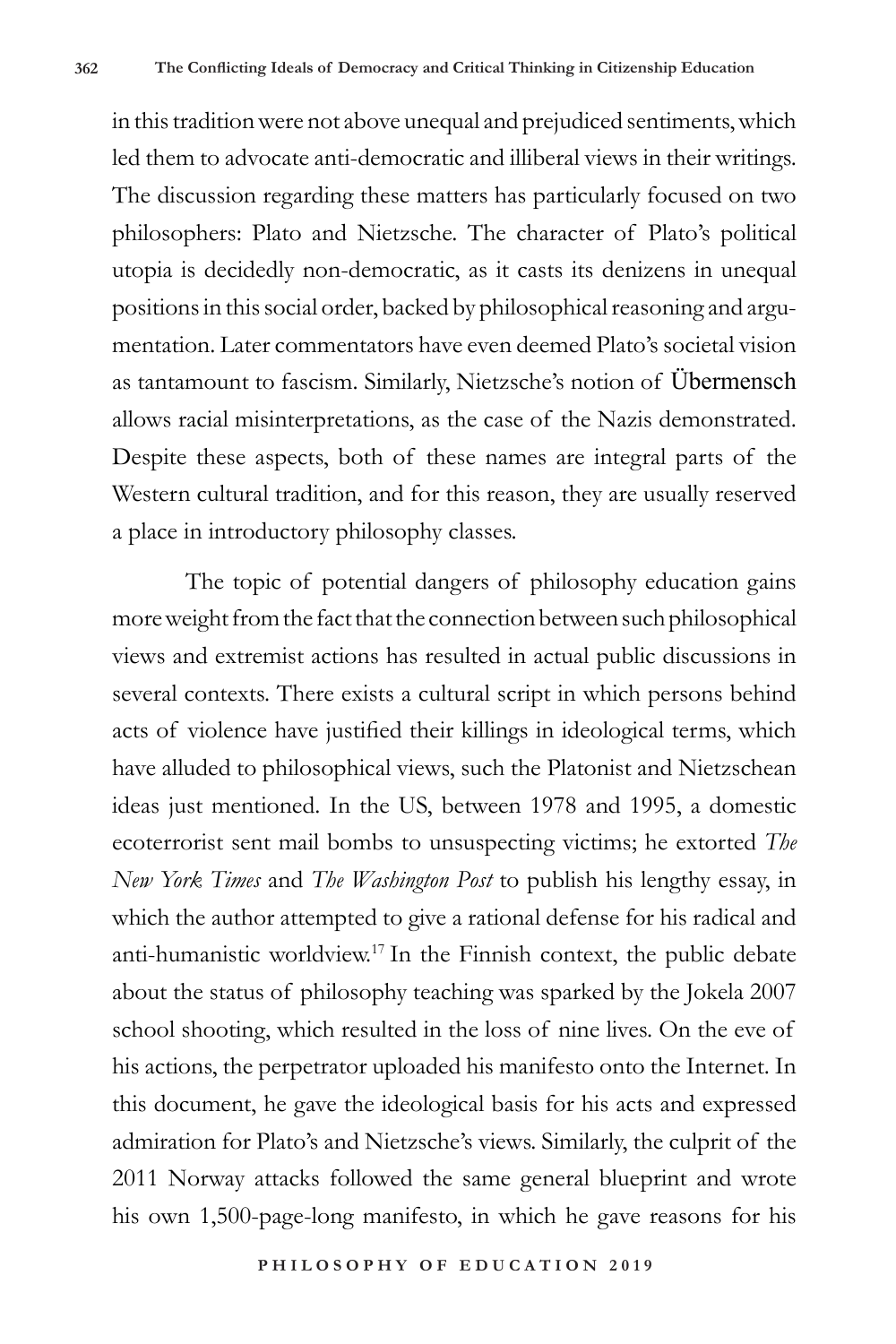actions and encouraged others to follow his example. Plato's *Republic* and Nietzsche's names are referenced numerous times in this schizophrenic document (which in closer look seems to be compiled by cutting and pasting text from several existing sources, among them the essay written by the aforementioned American ecoterrorist).

As these tragic cases illustrate, philosophical views can sometimes have an inspiring effect on extremist views that have led to violent acts (although whether these perpetrators understood the original philosophical ideas correctly is, of course, debatable). In the Finnish case, the Jokela school shooting led to public debates on the content of philosophy teaching, and in these discussions, certain pundits wanted to ban Plato and Nietzsche entirely from the Finnish curriculum.18

So, it seems that we have here a vivid illustration of a situation in which the educational ideals of democracy and critical thinking come at odds and in which a certain real-life incentive to take these matters seriously exists. However, I hasten to stress that although my previous illustrations came from a philosophical perspective, I contend that the relevant issues here generalize more broadly to other analogous cases in which the topics used in teaching critical thinking do not harmonize with the all-encompassing democratic and normative aims of education. In the following, I raise some critical observations about the suppositions behind the connection between critical thinking and education for democracy.

### PUTTING CRITICAL THINKING FIRST

In much of the literature on critical thinking, there seems to be an underlying assumption that an open and rationally conducted debate would always end up in a democratically admirable conclusion. Indeed, critical thinking is often mentioned in its defenses as an important edu-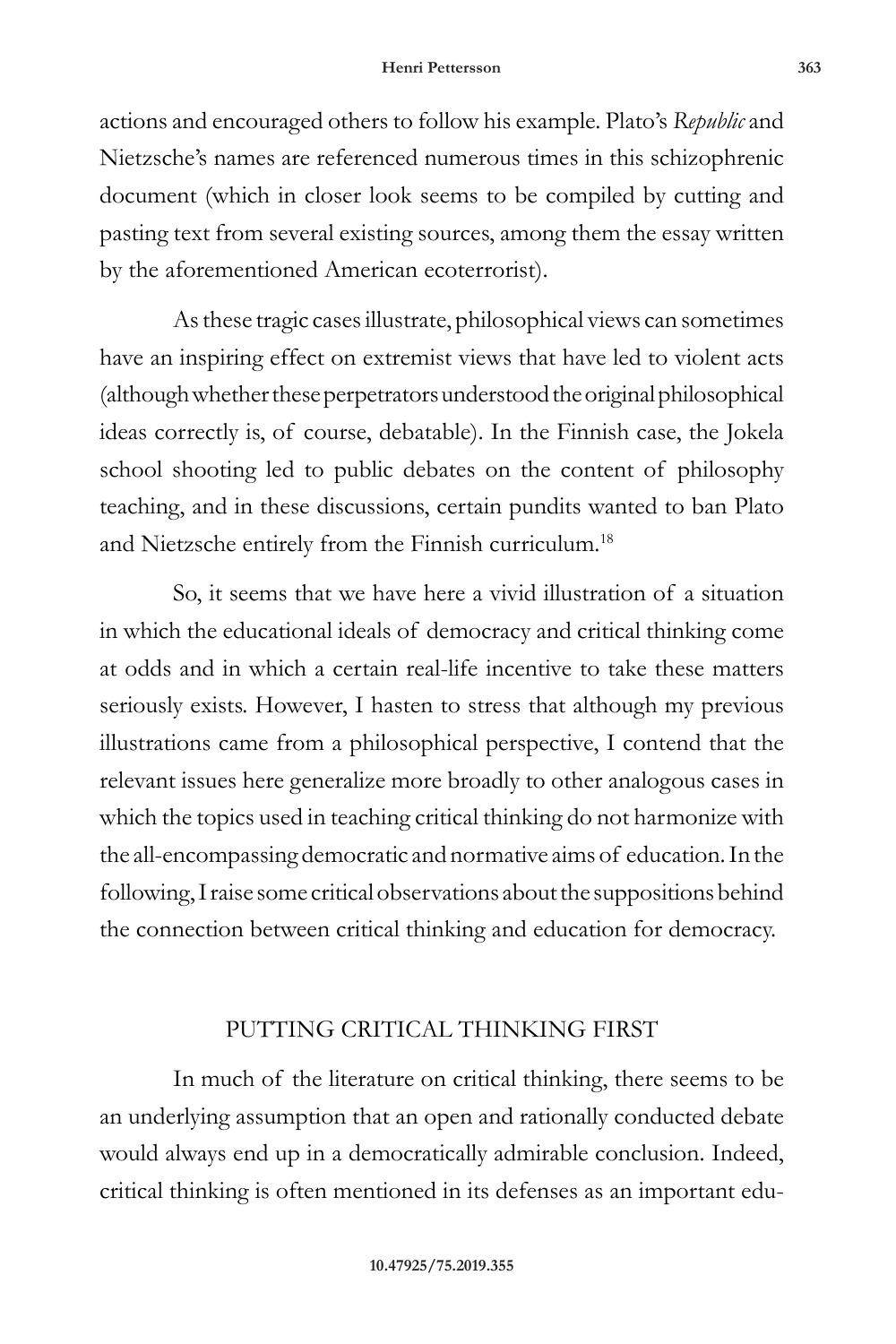cational goal precisely for the reason that it is considered an antidote for unwelcome extremist views, such as fascism. For example, according to Siegel, the connection between critical thinking and democracy is a close one.19 If we are committed to a democratic form of life and its perpetuation, we are therefore committed also to teaching critical thinking. Bailin and Siegel express this view in the following way:

> To the extent that we value democracy, we must be committed to the fostering of the abilities and dispositions of critical thinking. Democracy can flourish just to the extent that its citizenry is able to reason well regarding political issues and matters of public policy, scrutinize the media, and generally meet the demands of democratic citizenship, many of which require the abilities and dispositions constitutive to critical thinking.<sup>20</sup>

Fascist leaders and fascist regimes understandably do not think fondly of critical thinking nor do they see it as an important educational goal.<sup>21</sup> However, we can still ask the following question: cannot an individual critical thinker living in a democratic society end up advocating a fascist worldview in a manner that is consistent and open for reasons-based criticism? Does Plato's political philosophy in some way violate the fundamental principles of critical thinking? For the record, my scholarly intention here is not to legitimate fascism, or any other kind of illiberal worldview, for that matter. Rather, I wish to critically examine the supposed connection between critical thinking and democratic behavior, which is often highlighted as one of the main advantages of pursuing critical thinking as an educational ideal. The question thus becomes as follows: Is there an inherent and implicit democratic component within the theory of critical thinking which supposes that the democratic model of society is the only fully rational one? If critical thinking does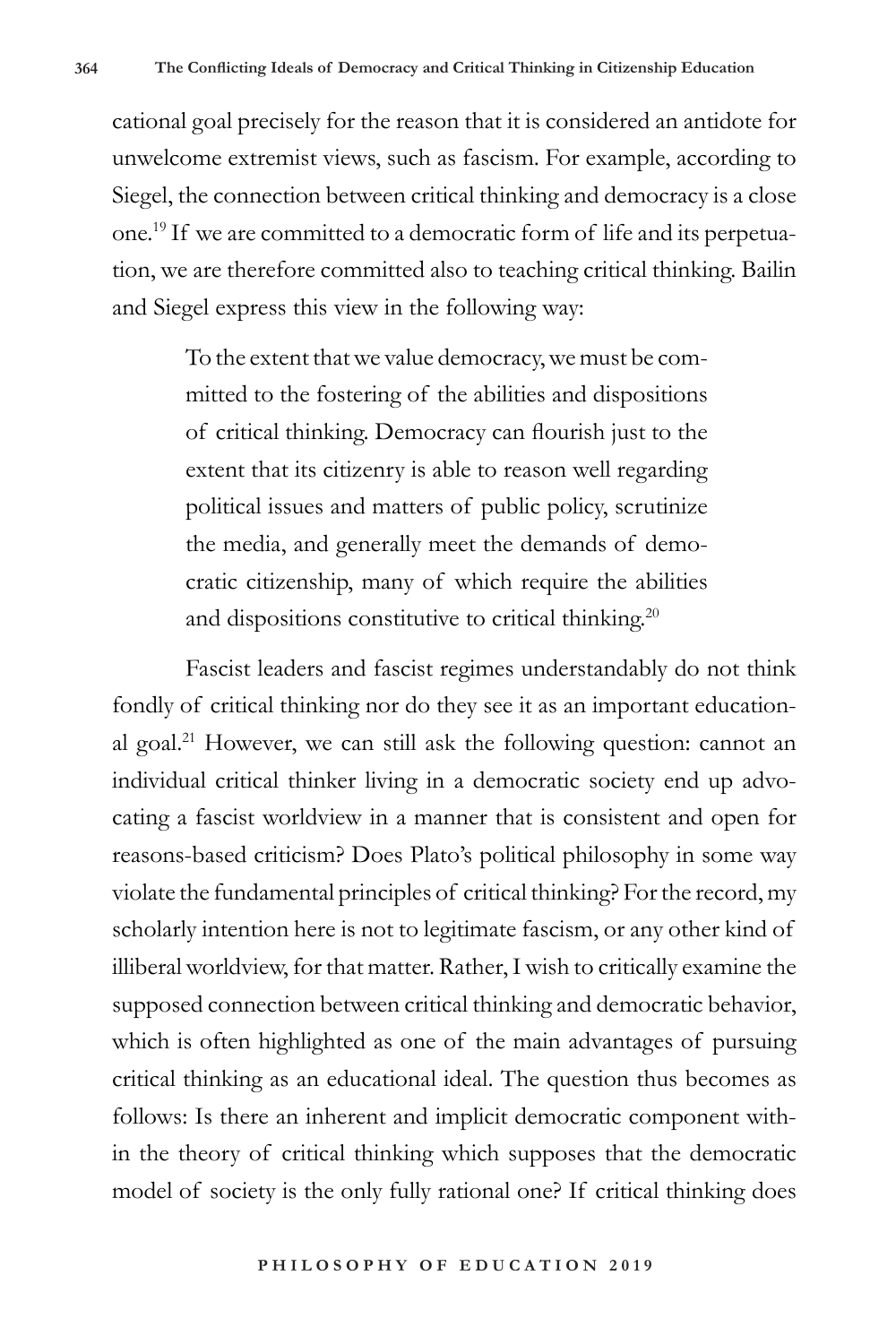not automatically promote democracy, does this defense then disappear from critical thinking? Why should we encourage critical thinking as an educational ideal if it can just as well undermine our social order? Maybe we should indeed put democracy and human rights first, and therefore limit the permittable topics of critical thinking education, which would thus require, for example, also certain removals from the standard philosophy courses.

 I will now argue that in situations in which the educational ideals of democracy and critical thinking pull in opposite directions, we should prioritize the latter. The primacy of critical thinking can be established by following Siegel's general argument for critical thinking. We can draw attention to the fact that as educators, we have Kantian responsibilities toward furthering students' autonomy as persons, which would be violated if we simply sermonized the values of democracy and human rights as unquestionable and settled truths.<sup>2222</sup> In open and liberal democracies, it is crucial that citizens are free to choose as they wish from the alternative ways of good life available to them. In educational contexts, this means that students should not be steered to a pre-determined slot in society. Rather, we should encourage them to independently choose the direction of their future. If we force-feed our students a certain finalized worldview, the threat is that this practice would amount to uncritical indoctrination, which is certainly antithetical to the spirit of liberal democracy. Therefore, Plato and Nietzsche, as anti-democratic and illiberal as they might be, still have a place in our philosophy courses.

With this being said, it should be noted that teaching critical thinking in the context of these issues will not always be easy. In classroom debates, the role of the teacher is to facilitate the discussion and, if needed, provide reasons for the views in question. In the case of the philosophers mentioned above, teachers should also contextualize them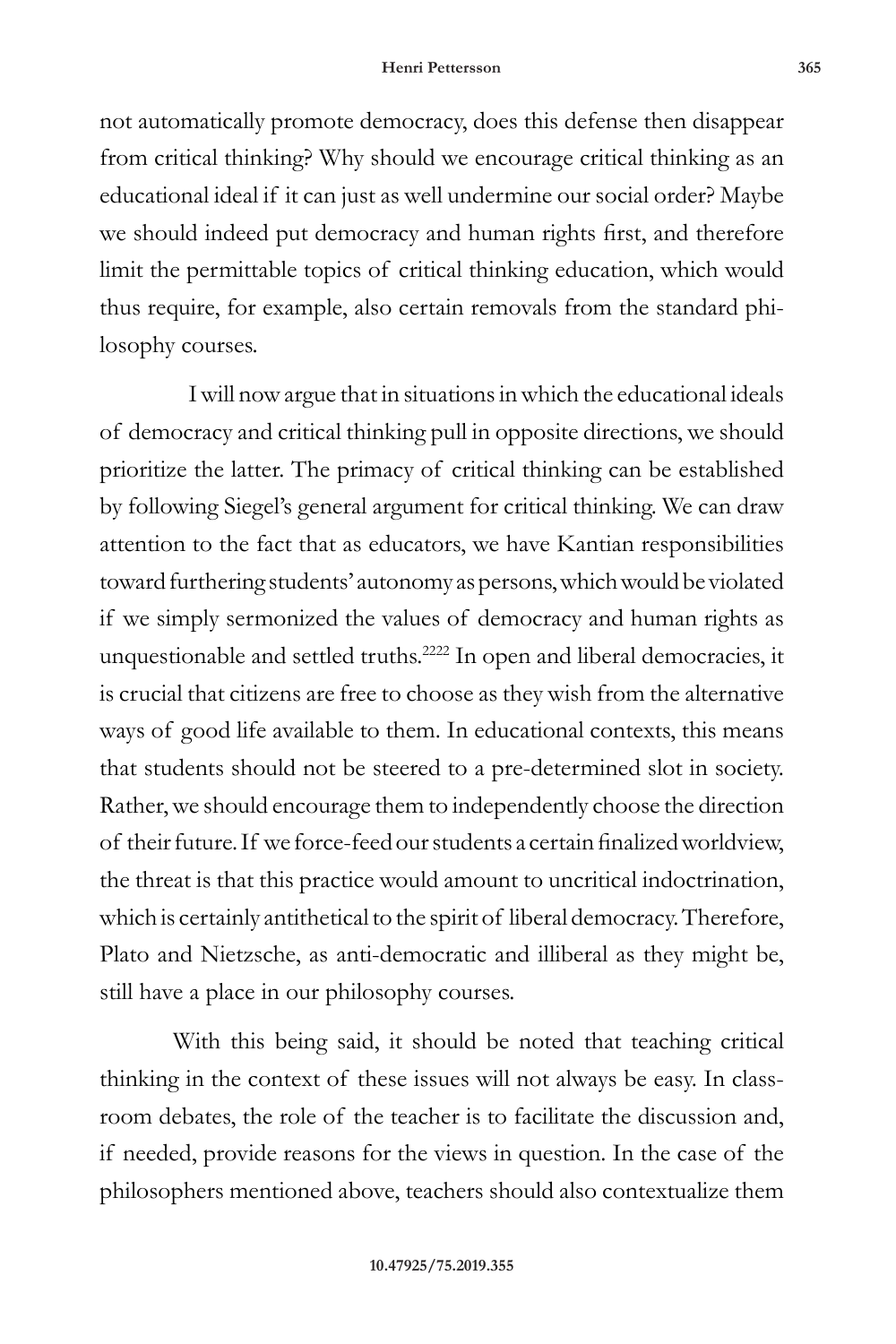in their proper cultural and historical settings, which could enable a better understanding of the backgrounds of their views. To my mind, the problem is not necessarily just what Plato and Nietzsche wrote but also the fact that these thinkers are often examined in classroom situations in admirable light—as parts of the revered pantheon of Western philosophy. Therefore, we also need a didactic viewpoint of what is taught and how. We should not teach readymade chunks of information but rather more vigorously encourage active critical thinking about these issues in the classroom, in which the teacher can moderate the debate. From a pedagogical perspective, this task obviously demands much from the teacher. In conclusion, we need proficient teachers of critical thinking, rather than surrendering the educational ideal of critical thinking in the face of the conflicts between democracy and critical thinking.

<sup>1</sup> E.g., UNESCO, *The Declaration of Principles on Tolerance* (UNESCO publishing, 1995), http://unesdoc.unesco.org/images/0015/001518/151830eo.pdf*.* Besides UNESCO, critical thinking has during the past few decades been promoted by other intergovernmental organizations as well, such as by the Organisation for Economic Co-operation and Development (OECD); e.g., Finnish National Board of Education, *Finnish National Core Curriculum for General Upper Secondary Schools* (Helsinki: Finnish National Board of Education, 2015).

<sup>2</sup> See Penny Enslin and Patricia White, "Democratic Citizenship," in *The Blackwell Guide to the Philosophy of Education*, eds. Nigel Blake, Paul Smeyers, Richard Smith, and Paul Standish (Malden, MA: Blackwell Publishing, 2003). As an anonymous referee pointed out, the notion of democracy should be defined more closely in the main text, as there exist numerous conceptions of democracy. While I agree with this assessment, I also believe that my line of argument in this short text is compatible with the general understanding of the core meaning of democracy, and I thus leave these complications about the finer details of democracy aside.

<sup>3</sup> See Laura Elizabeth Pinto & John P. Portelli, "The Role and Impact of Critical Thinking in Democratic Education: Challenges and Possibilities," in *Critical Thinking Education and Assessment: Can Higher Order Thinking be Tested?*, eds. Jan Sobocan, Leo Groarke, Ralph H. Johnson & Frederick Ellett (London: Althouse Press, 2009). 4 Of course, the assumption that the ideals of democracy and human rights can or should be regarded as universal and objective have been challenged in the literature, for example, on the account that they propagate Euro- or Western-centric norms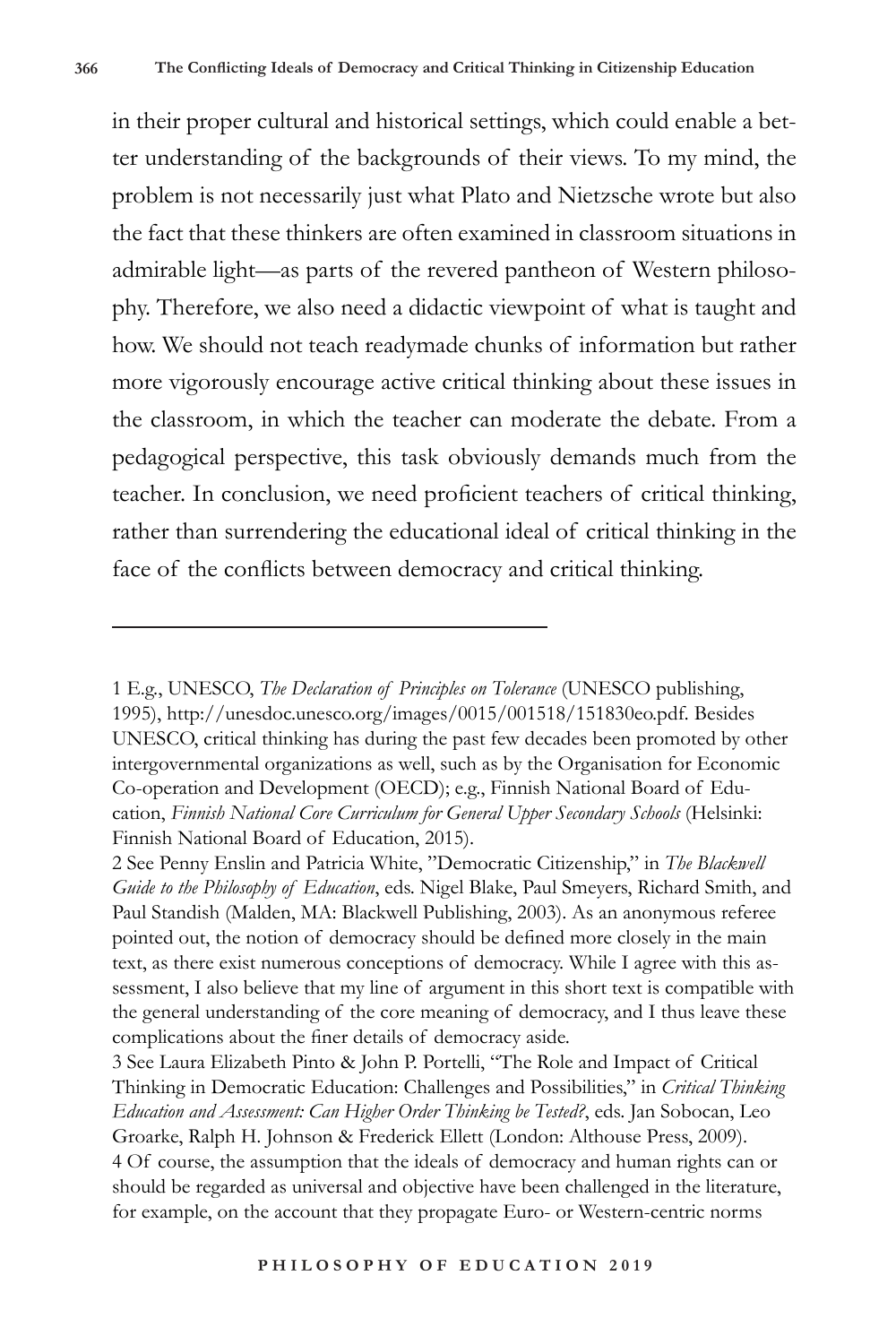and ways of thinking. See James Nickel, "Human Rights," in *Stanford Encyclopedia of*  Philosophy (November 2014), ed. Edward Zalta, https://plato.stanford.edu/entries/ rights-human/

5 Finnish National Board of Education, *Finnish National Core Curriculum for General Upper Secondary Schools*, 13.

6 John Dewey, *How We Think* (Boston: D.C. Heath, 1910).

7 Israel Scheffler, *Reason and Teaching* (Indianapolis, IN: Hackett, 1989); Harvey Siegel, *Educating Reason: Rationality, Critical Thinking, and Education* (London: Routledge, 1988); Harvey Siegel*, Rationality Redeemed: Further Dialogues on an Educational Ideal* (London: Routledge, 1997); Harvey Siegel*, Education's Epistemology: Rationality, Diversity, and Critical Thinking* (Oxford: Oxford University Press, 2017); Sharon Bailin and Harvey Siegel, "Critical Thinking," in *The Blackwell Guide to the Philosophy of Education*, eds. Nigel Blake, Paul Smeyers, Richard Smith, and Paul Standish (Malden, MA: Blackwell Publishing, 2003). In addition to Scheffler and Siegel, other noteworthy contemporary critical thinking theorists are Nicholas Burbules, Robert Ennis, Matthew Lipman, John McPeck, Richard Paul, and Emily Robertson. For overviews, please see Bailin and Siegel, "Critical Thinking," and David Hitchcock, "Critical Thinking," in *Stanford Encyclopedia of Philosophy* (July 2018), ed. Edward Zalta, https://plato.stanford.edu/entries/critical-thinking/

8 Siegel, *Education's Epistemology: Rationality, Diversity, and Critical Thinking*, 5.

9 There exists some disagreement among the critical thinking theorists regarding the exact relationship between rationality and critical thinking. For Siegel, critical thinking is simply the educational cognate of rationality; Siegel, *Rationality Redeemed: Further Dialogues on an Educational Ideal*, 1.

10 See Siegel, *Education's Epistemology: Rationality, Diversity, and Critical Thinking*, 104–5n1. 11 See Hitchcock, "Critical Thinking."

12 This is not to say that the theorizing about critical thinking would be without internal disagreements between philosophers. The most glaring divergence between critical thinking theorists concerns the generalizability of these skills, as certain theorists view critical thinking as being domain-specific (so that the principles, which govern the rational assessment of reasons, are sensitive to their specific context of application, such as the different cases of mathematical and historiographical research), whereas for other theorists the principles of critical thinking skills and dispositions follow similar patterns from case to case. One notable contrarian among the critical thinking theorists is Connie Missimer, as she does not think that critical thinking involves any character dispositions, but rather means mere critical thinking skills. See Connie Missimer, "Perhaps by Skill Alone," *Informal Logic* 12, no. 3 (1990): 145–53; Bailin and Siegel, "Critical Thinking," 183.

13 David Ackerman and D.N. Perkins, "Integrating Thinking and Learning Skills Across the Curriculum," in *Interdisciplinary Curriculum: Design and Implementation*, ed. Heidi Hayes Jacobs (Alexandria, VA: Association for Supervision and Curriculum Development, 1989).

14 Finnish National Board of Education, *Finnish National Core Curriculum for General Upper Secondary Schools*, 12 (emphasis added).

15 The Irish Times, "Teach philosophy to heal our 'post-truth' society, says Pres-